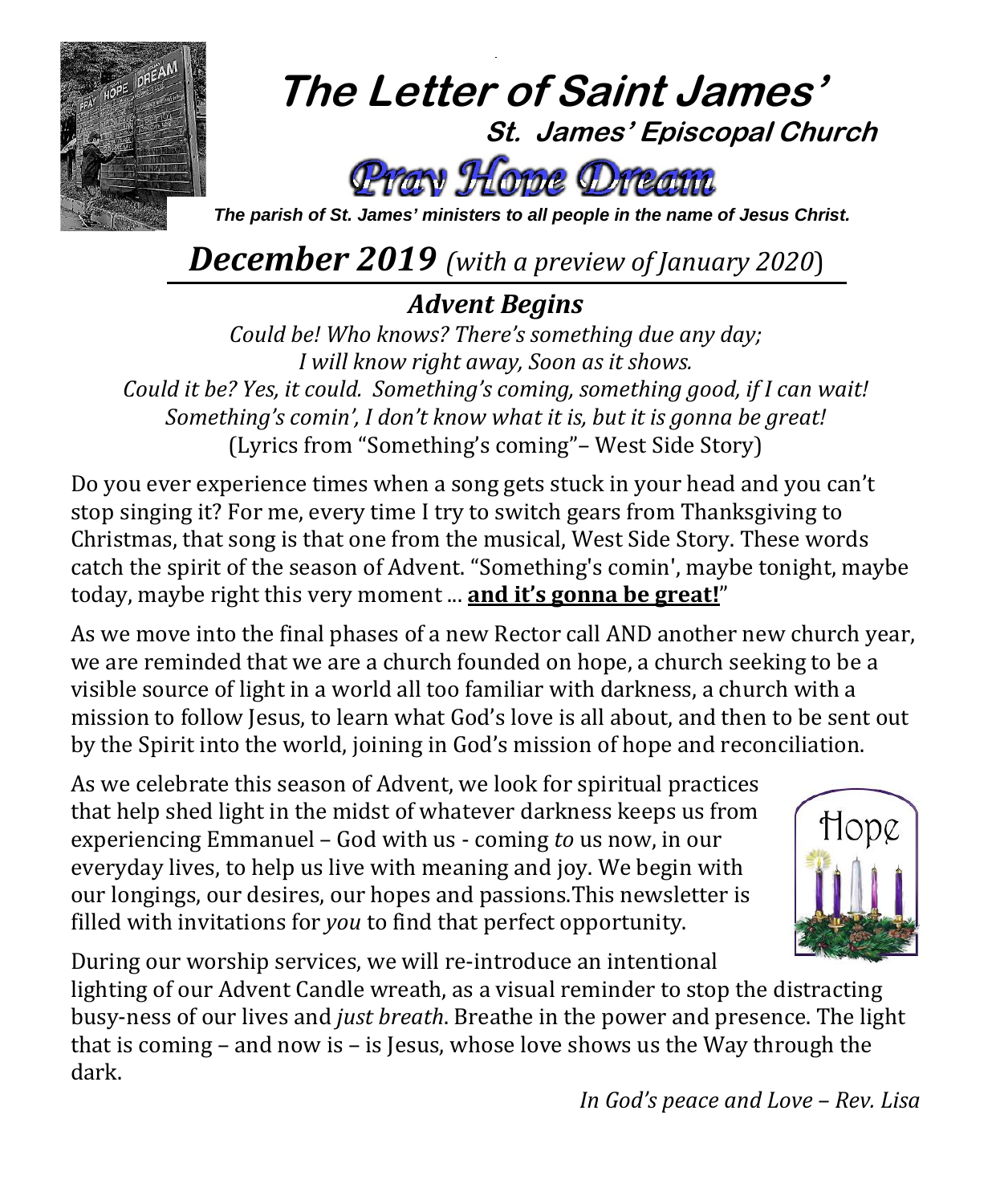### *An Advent Reflection*  **from your Faith Formation Ministry Vestry Liaison**

Not too long ago I was having *one of those days*… You know – where the alarm didn't go off, I over slept, had to skip my exercise and devotional time and rush to dress, then in the car I was behind the extra slow truck, every light was red, I got cut off by a rude driver, and finally got to work very late. By then, I was looking for what else could go wrong – and I found it too.

About lunch time I realized what I was doing and reframed my day: I remembered that I have a home with a bed and an alarm clock, I'm capable of exercise, have a bible to read, and a car where every morning someone kindly lets me merge in front of them on 84 so I can get to the job that I usually enjoy at a company who's mission I believe in. My problem that morning was I was seeking the bad things. When I changed what I was looking for, my day changed completely and the afternoon was a good one.

Jesus says, "But seek first the kingdom of God… "(Matthew 6:33). This takes effort and the more you seek for evidence of God's kingdom the better your chances of finding it-just as seeking what is good about my day makes it more likely I will notice those blessings.

As we celebrate the season of Advent, remember what we are really preparing for this time of the year. At St. James', we have a number of opportunities that can help you look for God's kingdom. We have our Monday evening Dwelling in the Word Bible Study, our Wednesday morning Book group, and spirit lifting book loans in our library. The article below helps you in finding devotionals, and other resources to help you on your journey. "Seek and you will find, knock and it will be opened to you." (Mathew 7:7)

May God Bless and guide your seeking.

*Jeanne Todaro*.

#### **DWELLING IN THE WORD Adult Bible Study Mondays at 6:30 pm in the Parish Hall**

**Daytime Book Study – Especially for Seniors** *The Gift of Years – Wednesdays 11 am – noon* **in the Lounge**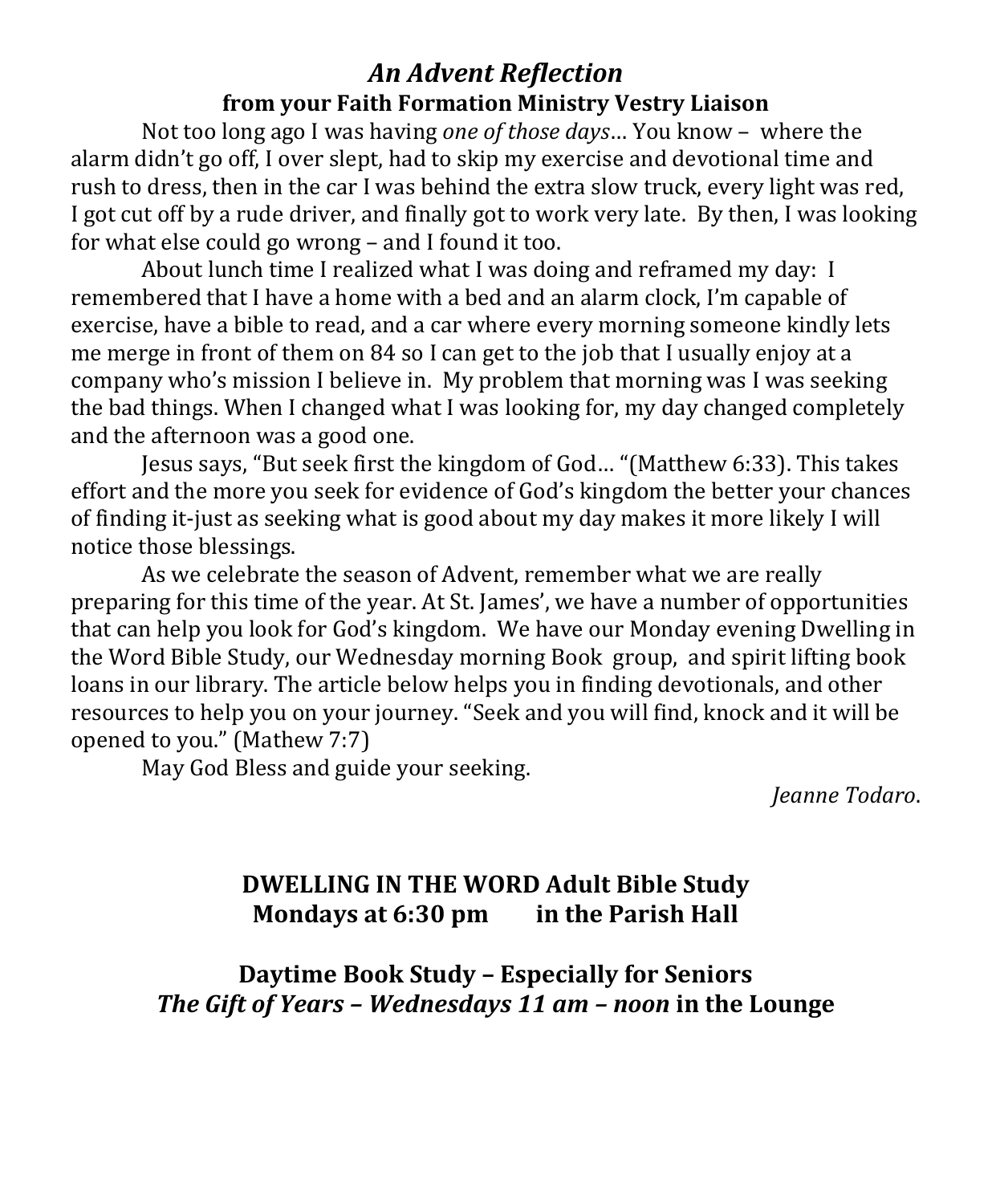## **More Advent Opportunities**

## *Advent Word of the Day*

Join us this Advent as we participate in a Global Advent Calendar. Each day a word will be posted on social media and will appear on our website home page. We ask that you reflect on the word and how that may move you this Advent season. Go to [www.adventword.org](http://www.adventword.org/) for more information.

## *Living Compass Wellness Initiative*

Living Compass is an online resource for spiritual growth and balance of heart, soul, strength, and mind. This Advent season Living Well offers a daily email devotional. You will receive twenty-three daily emails, one for each day of Advent, plus Christmas. The emails will begin on the first day of Advent, Sunday, December 1, 2019. If at any point you no longer want to receive the emails, you can unsubscribe at any time. Go t[o www.livingcompass.org/advent](http://www.livingcompass.org/advent) for more information. (scroll to the bottom of the page to sign up for daily e-mail meditations.)

## **Christmas (Senior) Tea**

## **Saturday, December 7 1:00-3:00pm In the library**

Open to all. Please bring your favorite pot luck dish to share desserts and beverages provided. Please bring a wrapped grab bag if you like. Food, fun, Christmas music! Please RSVP Cathy Blasco at 203-479-0710 or cathyblasco311@gmail.com by Dec 4.

### **Annual Christmas Cookie Walk & Craft Fair Sunday, December 8th, 2019**

**Are you crafty**? All crafters are welcome to display and sell their masterpieces as potential Christmas gifts **. Are you a baker**? All bakers welcome to donate up to six dozen of your masterpieces for the cookie walk. *All proceeds will go to support Maria de Jesus, our student at El Hogar in Honduras. Taking place after both the* 8:00 & 10:00 services.

## **St. James' Mission Ministries**

Your Mission Ministry Committee is helping our sisters and brothers in need to prepare for the cold weather by collecting gloves, mittens, hats and socks. Socks must be new; other items new or gently used. Look for the barrel at the back of the church. Thank you in advance.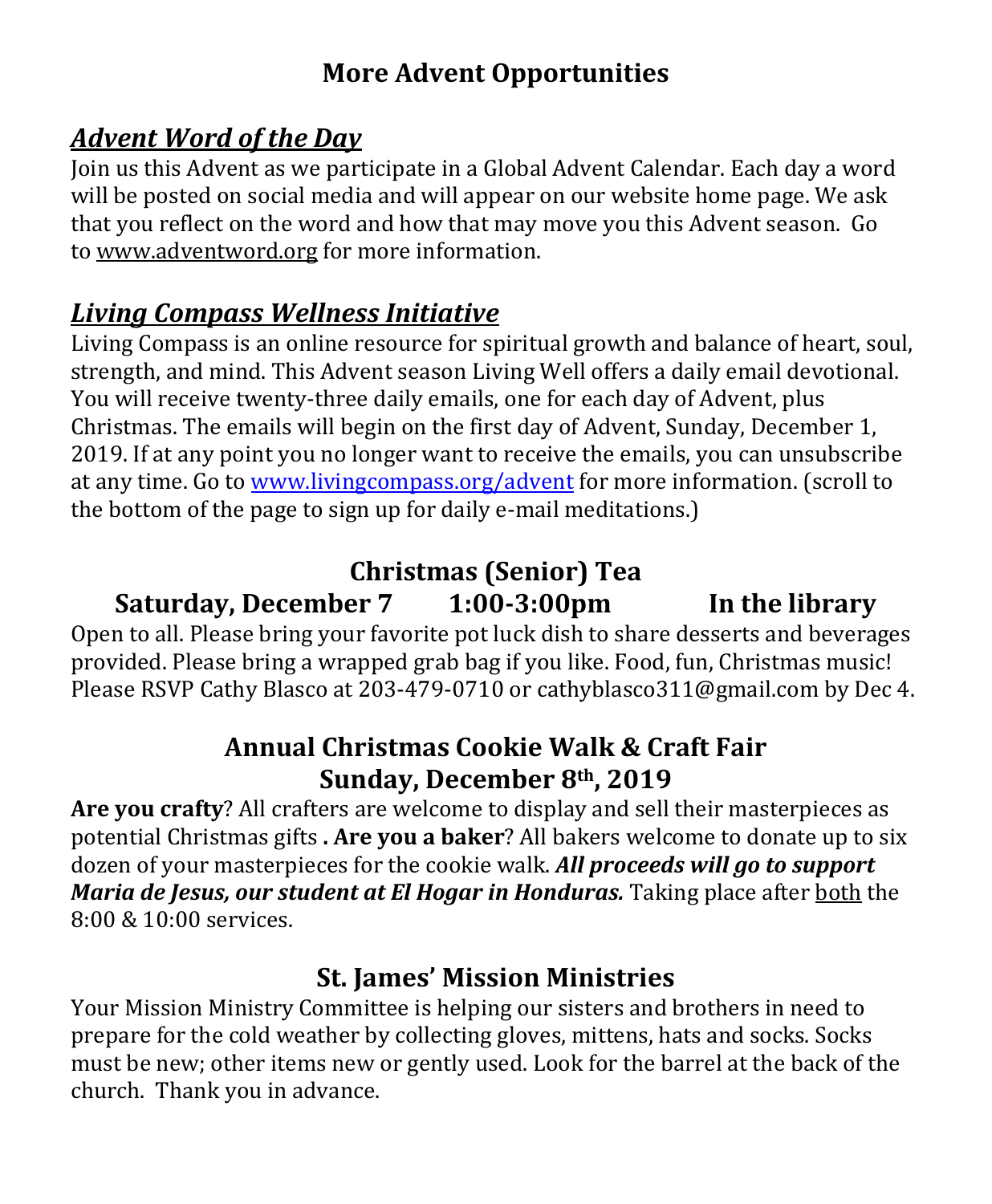## **Our Annual Giving Tree**

This year the Mission Ministries Committee selected the Danbury Youth Services (DYS) as the recipient of our Giving Tree. Our Sunday School children have prepared the tags so we are ready to go! Please take an ornament and provide holiday cheer to a deserving child.

Danbury Youth Services has been a member of the Danbury community since 1969. They are our neighbor, just up the street at 91 West Street. The participants are identified through word of mouth, the Danbury School system and the Danbury Police Department. The area children served are provided counseling, enrichment programs, life skills training as well as other programs. They range in age from



kindergarteners to middle schoolers. They are our neighbors. Please consider sharing the spirit of Christ's love with them this Christmas time.

For further information about DYS contact Julie Schmitter, Executive Director at 203-7582936

## **GREENING OF THE CHURCH**

We will be doing the Greening of the Church on **December 22nd**

### **After the 10am Service**

Help needed! Questions? Please see Yvonne Kiddoe.

## **FLOWER DELIVERY TO SHUT INS**

**On December 29th**, we will deliver poinsettias to shut- ins after the 8:00 am and 10:00 am Lessons and Carols. We still need help delivering poinsettias. Would you like to help? There will be cards to go with it. We usually have more than we need so if you have a friend who would like to receive it, please see **Yvonne Kiddoe**.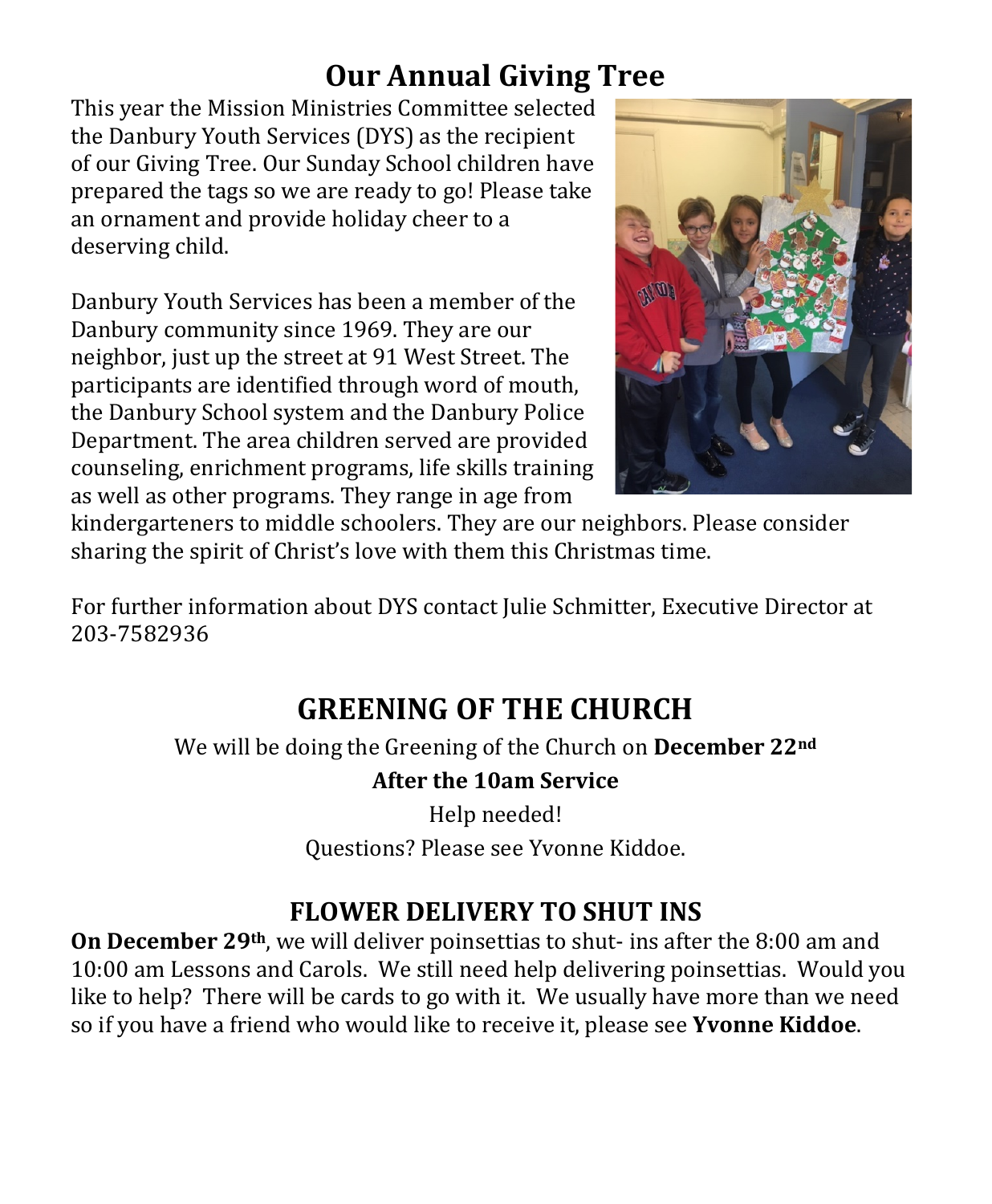A big **thank you** to all those who helped make our Annual Thanksgiving Day Dinner a success. St. James' has done this annually for the last 3 decades and it would not be possible without the support of all of you. Thanks so much.

(And "back-atcha" with love and gratitude to our Coordinators: Linda Spaziani and Lisa Marsico!)

**Open Letter to Saint James' from the Daily Bread Food Pantry** *Saint James' Episcopal Church Parish,*

*On behalf of Daily Bread Food Pantry's Board of Directors and volunteers, please accept our heartfelt thanks for all of your support over the past few months. We are thrilled to announce that our renovation is complete and we are officially "open for business." Our distributions are off to a great start. Volunteers and clients are delighted by the changes in the pantry and have repeatedly noted the much-improved flow, storage, accessibility and airiness of the space. We look forward to better serving the growing number of families in need in Greater Danbury from this point forward!* 

*It is abundantly clear to all of us that this project couldn't have happened without your support. You graciously welcomed our deliveries to the church several days each week, allowed us to store endless bins of goods on your stage, endured a great deal of foot traffic as our volunteers moved inventory back and forth throughout the week, allowed use of your entire hall, kitchen and your refrigeration units for our bi-weekly distributions, made room in your parking lot for workers trucks, a dumpster and construction equipment and helped us solve many thorny problems along the way. We cannot thank you enough for standing by our side. This challenging period has been a keen reminder of our good fortune. Your partnership has made our work possible over the years and has made this renovation a reality.* 

*We do hope that you will come visit us in the pantry. We would love to show you how this project has transformed our space and our ability to address the great need in our community.*

*With deep appreciation,*

*Debbie Landzberg, Board President Jill Shaw, Food Pantry Coordinator*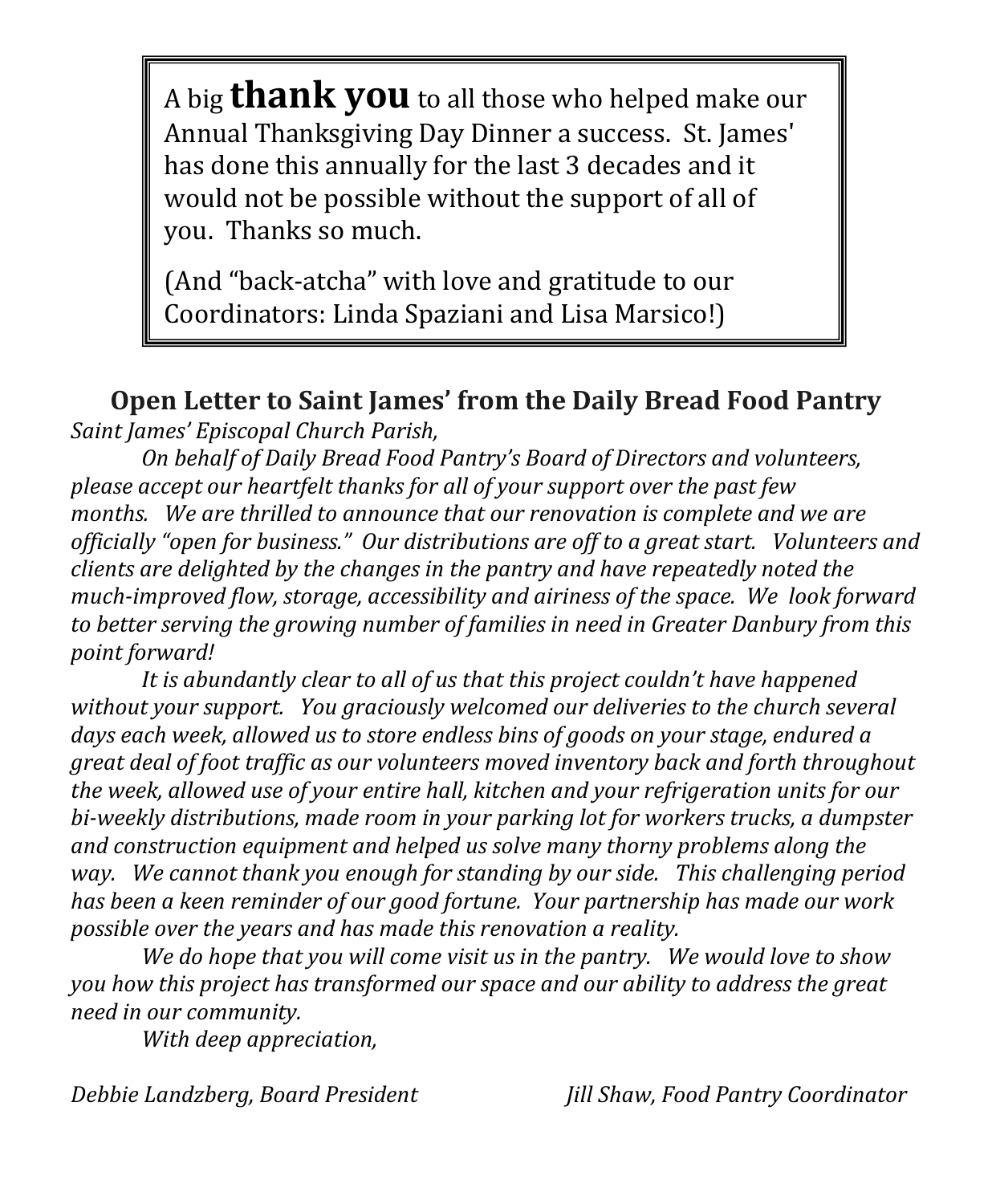

## **Maria de Jesus Roque** *Update about Our Ministry in Honduras*

Newer and returning parishioners may be unfamiliar with our special ministry in Honduras. This newsletter provides an opportunity to bring our entire congregation together to share **Good News** about the work God is doing.

In January 2017, this parish began a love-filled relationship with a child in Honduras named Maria de Jesus Roque. We made a commitment as a people of God to sponsor Maria's upbringing. **We have successfully** 



**helped Maria by donating \$5400 per year for three years running!** Thank you, lovely, generous, Christ-centered people of St. James'.

A little background to bring everyone up to speed: A police officer found six-yearold Maria and her sister wandering the streets in search of their mother who had left home to get medical help for their baby brother. A week passed, but mom and the baby never returned. The police officer who found the girls sent them to a government agency, and that agency contacted el Hogar. Although desperately sad when they arrived, Maria and her sister are now doing well at "The Home of Love and Hope" where they have been living since 2015.

The mission of El Hogar is to improve life in Honduras one child at a time. El Hogar was founded in **1979 by members of a local Episcopal parish** in response to the desperate need of abandoned, vulnerable children. It has grown from a rented home housing five abandoned boys to an organization with four different campuses including an elementary school, a technical school, an agricultural school and a high school. Today, more than 200 children a year are provided with a loving home, an education, medical care and a church family rather than starving, being victimized by crime, or becoming members of a gang in order to survive. God, in his mercy, brought Maria to El Hogar, which now provides her with a loving home, an education, and spiritual formation.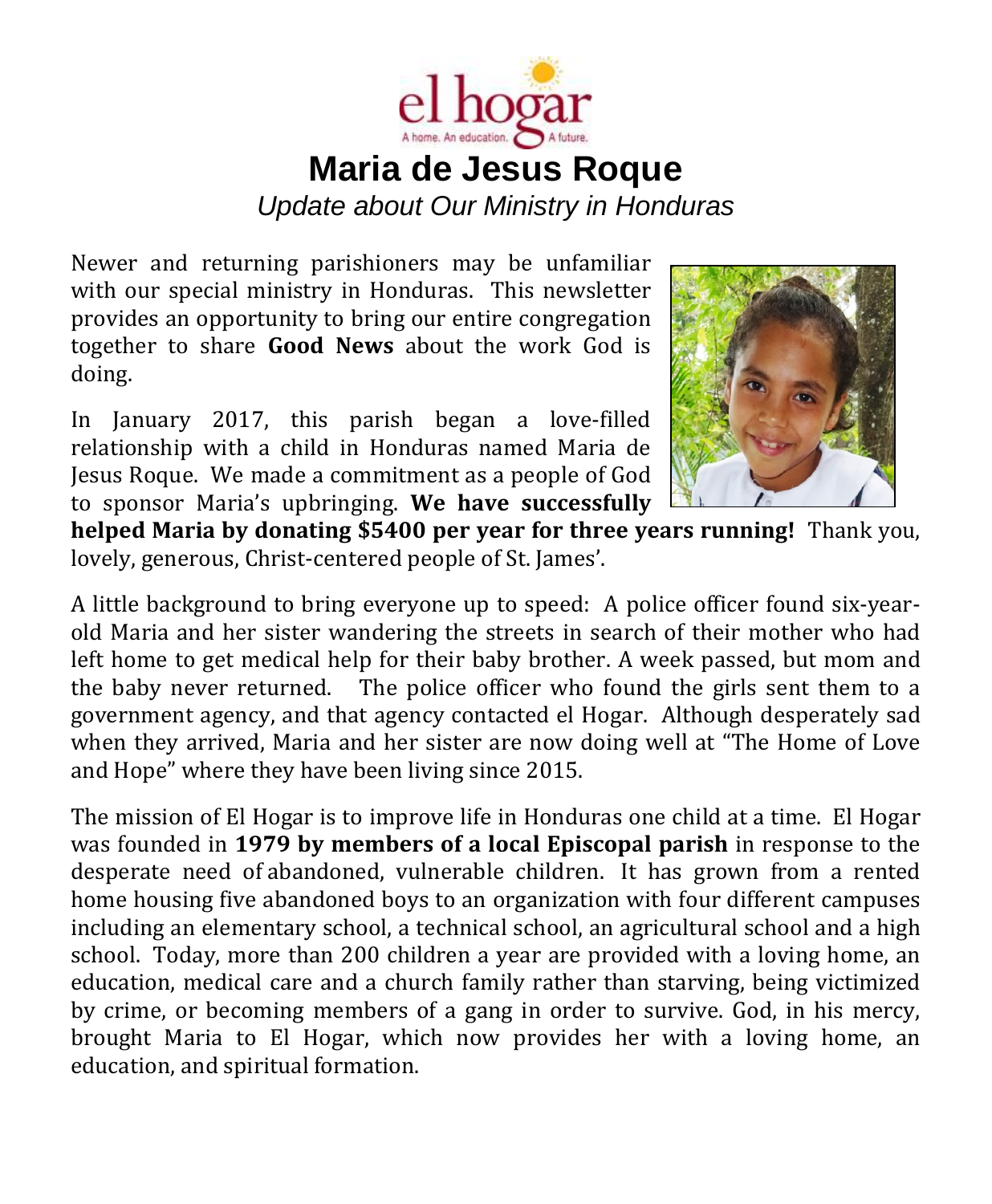We cannot solve all the problems in Honduras, *but together we solved one problem in Honduras*: **we ensured that Maria had our prayers and our financial support for 2019**. At the writing of this newsletter article, I am waiting to receive Maria's report card (school ends in November in Honduras) and an updated photo, and perhaps a little news on her health and welfare. I will make these available to you in our upcoming Christmas letter to sponsors and in the Annual report for 2019.

#### **Thinking ahead, what is our hope and dream for this ministry?**

In 2020, I will step down from my role of leadership in this ministry. The Mission Ministry remains committed to Maria's sponsorship and we are looking for someone new to facilitate this ministry. **If God is calling you to do this, call me, and I will tell you what's involved and support you every step of the way.**

Maria will celebrate her 11th birthday in January 1, 2020. **With God's blessing and help, our special birthday gift to her will be another year of sponsorship.** Join the family of quiet, humble donors. We are sharing God's love as we pray, hope and dream for Maria. If God calls you to give in this way, make out your gift check to St. James, **with El Hogar in the memo**.

Love in Christ, Christine DiMeglio, 203-730-8884, Christine.dimeglio@yale.edu

## **PARISH FINANCES**

#### **Year end financial donations**

As year end approaches please note that your financial donations need to be received in the office by December 29th to count as a 2019 contribution. We thank you for your continued support of St. James'.

#### **2020 Draft Budget**

We currently have a **\$50,000 deficit** for our 2020 draft budget. If you have not turned in a pledge card please do so as the Finance Committee and Vestry consider how to pave a path forward for 2020.

#### **Vestry Approves Continued Conversation for 2020 Capital Campaign**

Significant building maintenance needs as well as a desire to upgrade accessibility of our spaces, including parking, has moved the Vestry and Finance Committee to meet with the consutants who led us through the Rapid Financial Feasibility Study last spring. A decision whether to move forward will be made in early December. Stay tuned!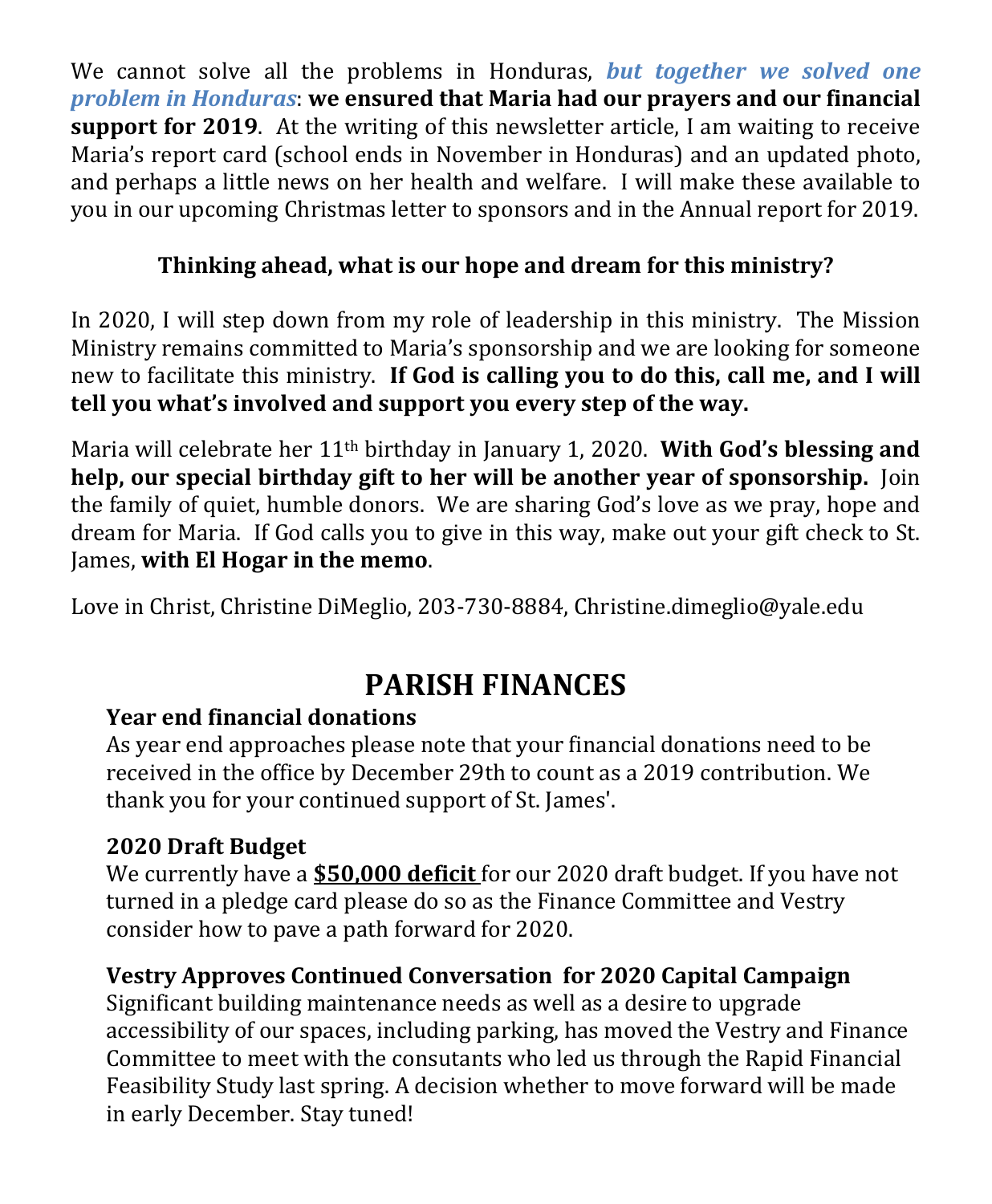## **RECTOR RECRUITMENT UPDATE**

Glory to God for the Recruitment Team's diligent work. Five highly qualified Rector candidates were interviewed in one week! Three names are now being passed on to our Vestry who now begin the final phase. Please offer prayers of thanksgiving for your fellow parishioners who are working tirelessly on your behalf. And continue to pray for God's Hand to guide our next steps.

#### *Prayer for Transition to Rector-Recruitment Phase*

*O gracious Lord, all praise and glory are yours! We long to know you, love you, and do your will. You know the challenges and opportunities we face, and we know you will guide us, and provide for us, if we listen. We have a passion to serve you, and so we pray for your help to find a rector who will shepherd your people at Saint James' and in the Danbury community. We pray that our next rector be filled with joy and faith, eager to communicate your love, and care for our parishioners and our neighbors. Bless our parish, our transition teams and all those whom you have called to apply. You are in our midst, we are called by your name, and we pray for your guidance. Amen.*



#### *Sunday December 22 (Fourth Sunday in Advent)*

| 8 am                                                     | Holy Eucharist Rite I                                 |
|----------------------------------------------------------|-------------------------------------------------------|
| $10 \text{ am}$                                          | Holy Eucharist Rite II with Children's Pageant        |
| 11:30 am                                                 | Greening of the Church                                |
|                                                          | <b>Tuesday December 24 Christmas Eve</b>              |
| $5:00 \text{ pm}$                                        | <b>Family Festive Candlelight Eucharist</b>           |
| $10:30 \text{ pm}$                                       | Choral and Congregational Carol Singing               |
|                                                          | 11:00 pm Candlelight Choral Service with Eucharist    |
|                                                          | <b>Wednesday December 25 Christmas Day</b>            |
| 9:00 am                                                  | <b>Holy Eucharist</b>                                 |
| <b>Sunday December 29 (First Sunday after Christmas)</b> |                                                       |
| 8:00am                                                   | Christmas Lessons and Carols with Eucharist (Rite I)  |
| 10:00am                                                  | Christmas Lessons and Carols with Eucharist (Rite II) |
|                                                          |                                                       |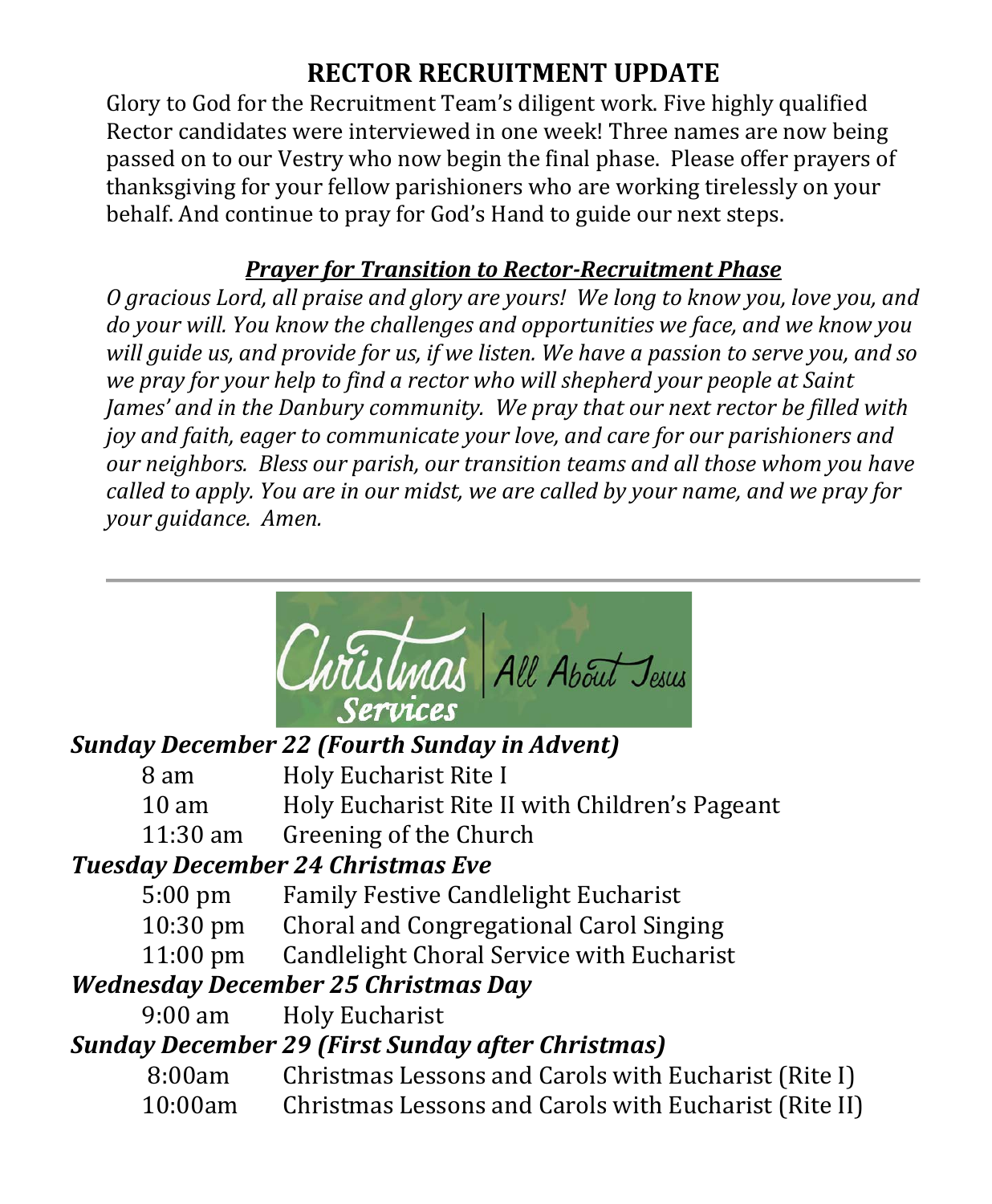

# **ANNUAL MEETING JANUARY 26, 2020**

#### **ANNUAL REPORTS ARE DUE ON JANUARY 5TH, 2020.**

Please do not miss the Deadline! St. James' Episcopal Church will have its Annual Meeting on Sunday, January 26, 2019 following the 10 AM Service (about 11:15 AM) in Parish Hall.

> **The ministry of the people of St. James' Episcopal Church is led by the Wardens and Vestry and assisted by the Clergy and Staff.**

**Class of 2022** Deborah Kaufmann-**Worship** Gary Rogers-**Building & Grounds** Jehad Sabbagh-**At-Large**

**Class of 2021**  Lyn Meyers-**Finance** Jeanne Todaro-**Faith Formation** Carolyn Flynn-**Pastoral Care**

**Class of 2020**  Victoria Woody-**Parish Life** Beth Cox-**Hospitality** Susie Sarkisian-**Mission**

### **Wardens Interim Priest-in-Charge**

Joe Walkovich The Rev. Dr. Lisa D. Hahneman. Tel. Ext. 14 Janet Brown ldhahneman@sbcglobal.net<br> **Treasurer** Manuschille Administrative Assistant a

#### **Treasurer Administrative Assistant and Bookkeeper**

Linda Spaziani Dilsa Quade. Tel. Ext .10 **Clerk** welcome@saintjamesdanbury.org

#### **Director of Music**

**Vestry** Joanne F. Archibald. Tel. Ext. 16 [joannearchibald@saintjamesdanbury.org](mailto:joannearchibald@saintjamesdanbury.org)

#### **Sexton**

Jose Lopez Sanz



*2020 NOMINATIONS FOR ONE WARDEN, ONE ASSISTANT TREASURER, AND THREE VESTRY MEMBERS NOW BEING SOUGHT.*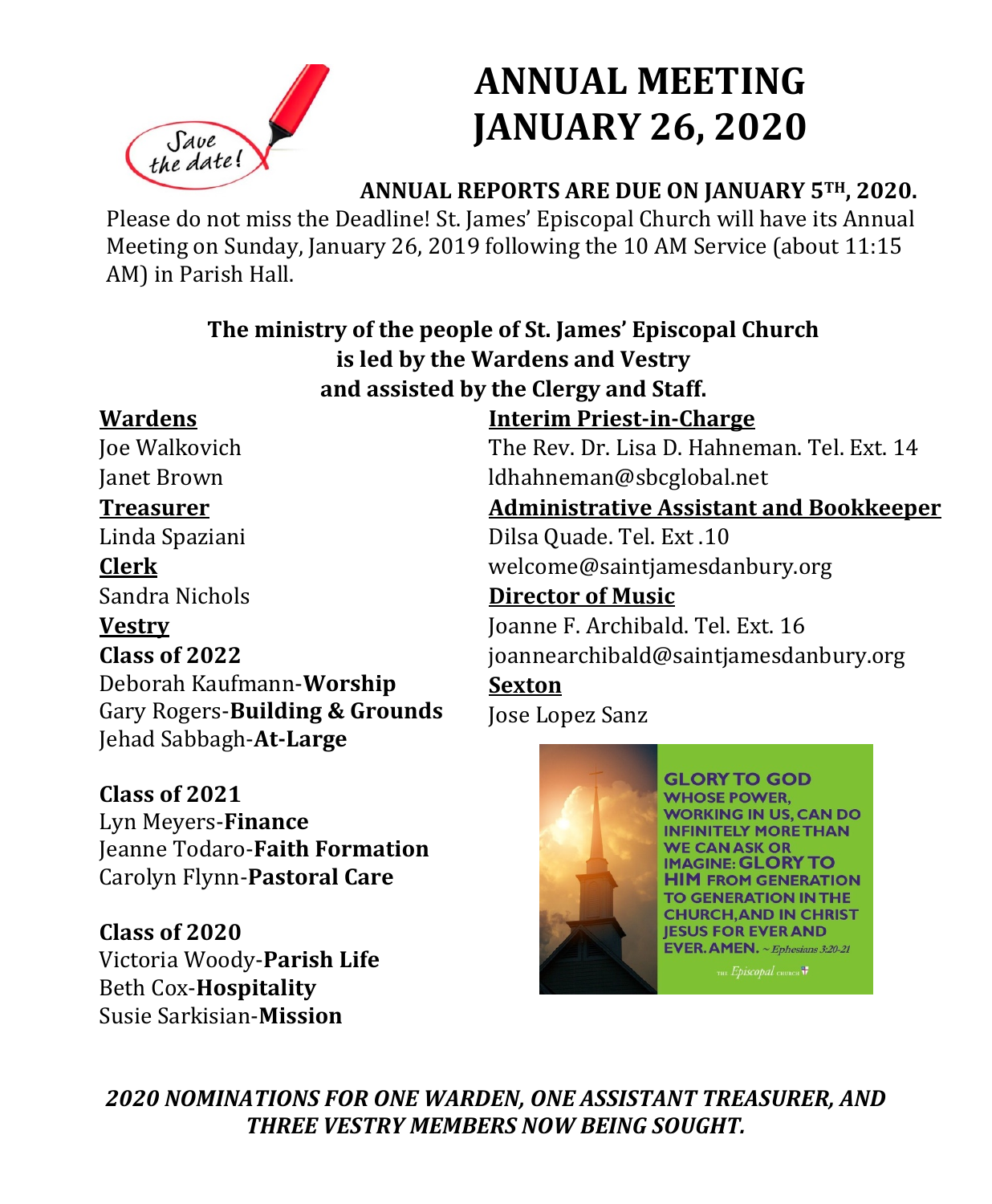*PARISH CYCLE OF PRAYER – December 2019 & January 2020*



*"I urge that supplications, prayers, intercessions and thanksgivings be made for everyone"*  **I Timothy 2:1**

Each month in our newsletter we include part of our listing of the members of our congregation in the Parish Cycle of Prayer. This month you are asked to hold the following members in your prayers:

Mildred Boughton; Allan & Janet Brown; Mary Lou Brown; Nancy Halpin Rita Butler; Jeffrey & Nicole Callan; Mimi Herald; The Rev. Lisa Hahneman Suzanne Carley; Valentina Carrasquillo; John & Vivien Cheeseman Jeffrey Chowanec; Charles & Linda Clapp; Stephen & Amanda Huntley Robert & Laura Consiglio & Family; Tiwana Council, Beth & Dan Cox & Family James Cooks; Michael & Pamela Cummings; Wendy DaCosta; Danielle Franco Kathleen Dannenhoffer; Karen Davidson; Ruth Davis; Jeffrey & Denise Day Barbara DeVeaux; Anthony & Nanci DiPerrio; Emily Disney Joe Dobbins; Bridgett Downer; Roderick & Alexandra Edwards Elizabeth Egan; David & Marcella Emerito; Margaret Emerito; Wendi McCabe Sean & Rebecca Fanning & Family; Anne Felizardo, Eugene & Shirley Fernekes Shirley Ferrarone; Randall & Elizabeth Fescoe; Joseph & Sally Fiorita Etura Fleming; Robert & Carolyn Flynn; Michael Shellman; Joanne Siergiej & Family Lorraine Sautner; Francis & Judith Toth; Jane McGarry; Clair Rundhaug & Family Theo Gammie; Tancy Gemza; Madeline Franco; Walter & Louise Liston & Family Carole Conaway; Lillian Heering; Ernest Smith; Kevin & Debbie Smith Frank Giarratana & Family; Melissa & Nicholas Gieda & Family; Doreen Gilliland Vanessa Grant & Family; Scott & Michelle Grayson & Family; Jody Armstrong Barbara Greene; Russell & Judith Griemsmann; Dianne Fleischer; John Pena Cheryl Harewood; Ernest Harrington & Lyn Meyers; John Morris Linda Harrison, Mark & Kathryn Harrison & Family; Jean Hassen; Bill Florian William & Vicki Hutchinson; Linda Immarigeon; Delores Ireland Catherine Jaber-Kreiger; Edith Janesky; Carl & Susan Johnson; Catherine Johnson Amanda Johnson; James Johnson; Robert Johnson; Robert & Leslie Johnson Deborah Kaufmann; Denise Kaufmann; Carol Kelly; Margaret Kelly; Mona Thomas Christopher Kuell & Christine DiMeglio; David & Ingrid McCauley Nicholas Kuell; Grace Kuell; Harry & Jill Kuhn; Adam & Sherry Kyriacou & Family Kevin & Susan Lally; Sheila & Richard Landis; Pat Larsen; Lillian MacBain Ethel Leahey; Laura Lee & David Katz; Daniel & Marion Liberati; Kerlen & Letty Lim Maria McGowan; John & Loretta McLaughlin; Suzanne McLean Mark Meyer & Family; May Molinaro; Michelle Cullen; Patricia Reynolds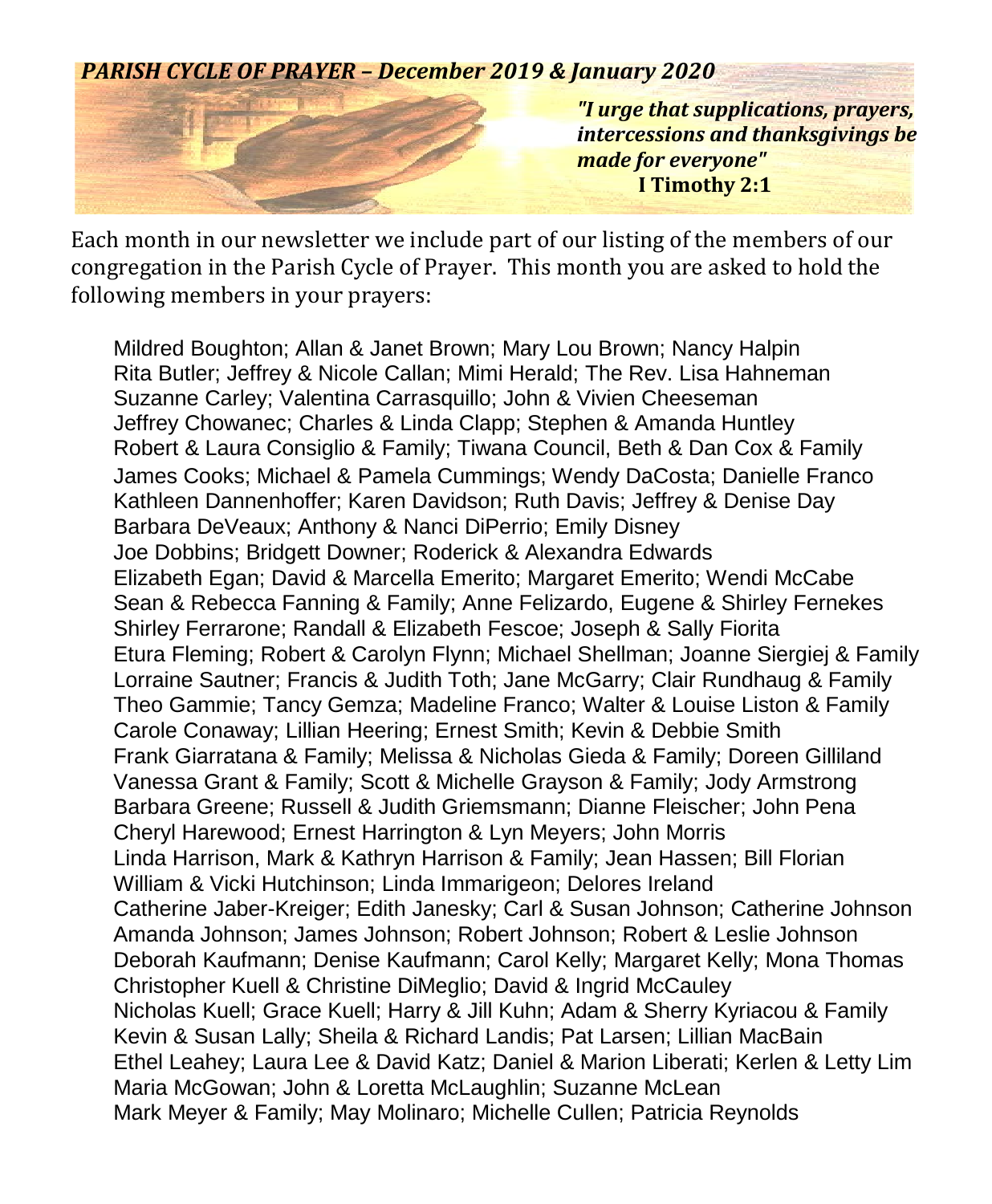### **Book of Loving Remembrance**

Every year, St. James' is beautifully decorated for Christmas. This is done by contributions to the Book of Loving Remembrance. In the Christmas bulletins, there will be a booklet listing the names of those remembered this Christmas Season. You can find the envelopes and forms at the rear of the Church. Please **PRINT** the names of those whom you would like listed in the Book of Loving Remembrance for Christmas 2019 and either send it to the office or place it in the offering plate on Sunday. There is no minimum offering. These names MUST be in the office by Dec. 15<sup>th</sup> in order to be listed in the Book of Loving Remembrance.



#### **BOOK OF LOVING REMEMBRANCE**

If you wish to make a donation toward Christmas flowers for the Church, please PRINT your information below, add your contribution (checks made out to St. James'), and return each to the church office no later than Dec. 15th, 2019.

In loving memory of

In thanksgiving for

Amount of donation **Amount** of donation

Given by

Please add phone or email below in case the office has questions.

Thank you.